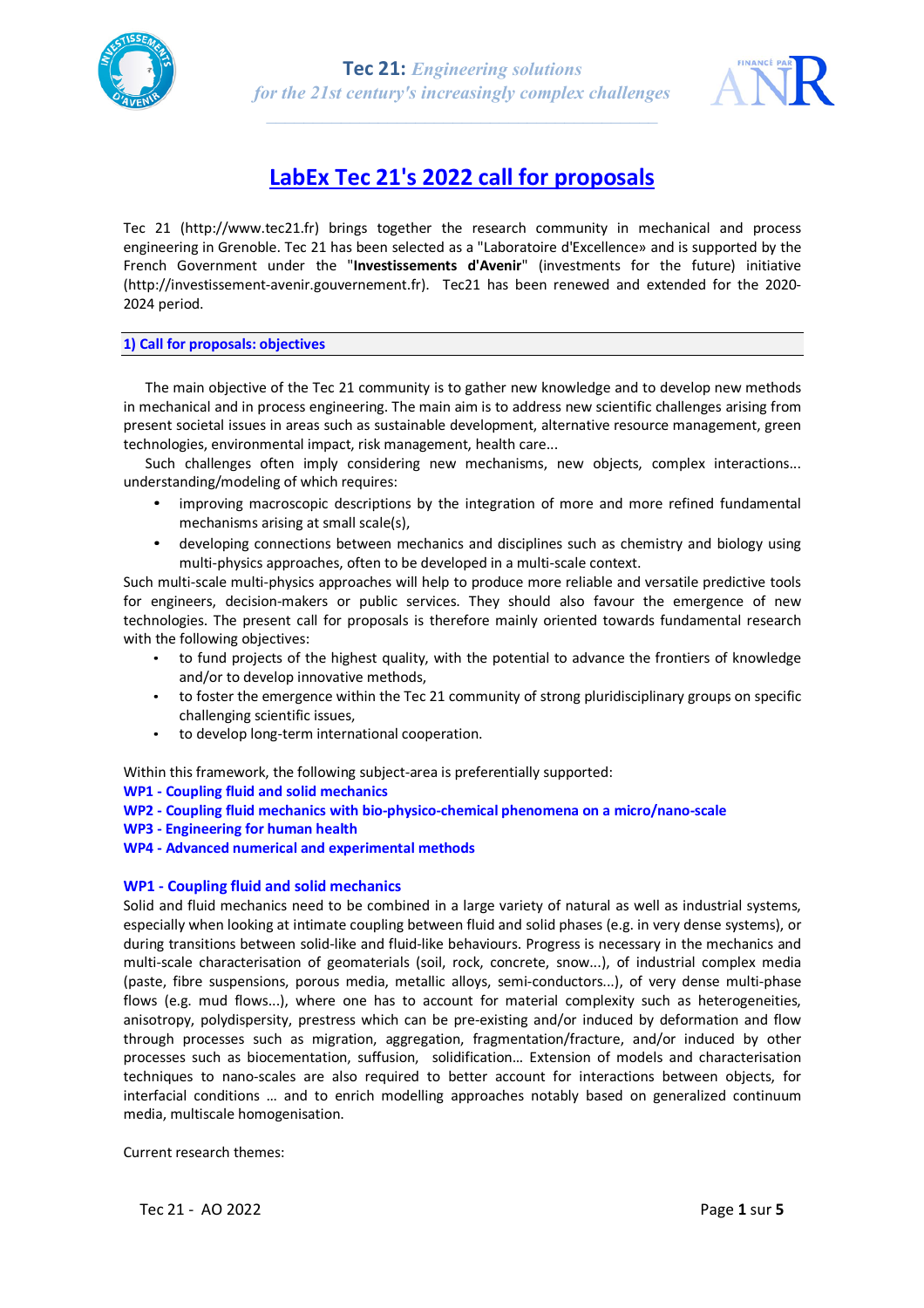



- **a. Solids in fluids**: The mechanical behaviour and the rheology of systems in which the scales of the solid elements and of the system are not clearly separated is an open issue. This particularly encompasses problems related to the flows of very dense suspensions involving segregation, migration, agglomeration, clustering, erosion, transport and deposition of sediments...
- **b. Fluids in solids**: The percolation of a fluid within a solid matrix is a challenging task either due to the complexity of the porous solid network or of the complex fluids interacting with the solid skeleton (e.g. impregnation and drying in (micro-nano-)porous or fibrous materials, two-phase flows in porous networks, solidification...).
- **c. Solid-fluid transition and associated instabilities:** Gravity movements triggering and stopping involve mechanical transitions between quasi-static and inertial deformation regimes. Progress is required on the characterisation of mechanical bifurcations (e.g. diffuse instabilities), on the formulation of unified rheological models, on the characterisation of rheological transitions and of fluidisation processes of solid-liquid-gas systems (wet snow, unsaturated soils…).
- **d. Flow-structure interactions:** The interactions between flows of complex rheology and structures give rise to several fundamental issues such as the characterisation of energy dissipation and impact forces as a function of flow regime, the influence of dynamical coupling and structural damage...

### **WP2 - Coupling fluid mechanics with bio-physical-chemical phenomena on a micro/nano-scale:**

Fluids are widely exploited to transfer mass, heat, energy... and the control of how they flow is often the key to process efficiency. Yet, in many circumstances, because of complex dynamic phenomena (turbulence, two-phase flows...) or because of strong couplings with chemical reactions or with biochemical transformations..., flows cannot be correctly predicted and controlled. Crucial progress regarding these issues is expected from the association of fluid mechanics with chemical and process engineering, over a wide range of scales in order to predict, control and/or intensify processes. Progress in these areas will contribute to the development of eco-technologies and clean technologies. In particular, new separation and fractionation processes need to be developed in order to comply with the so-called biorefinery concept aiming at preparing new molecules from vegetal biomass. Another goal concerns the development of efficient and controlled, bio filtration techniques.

Current research themes:

- **a. Advanced fluid mechanics:** Multi-scale fluid mechanics including for single phase flow turbulence structure, intermittence in turbulence, micro-mixing (including high Schmidt numbers), turbulence control... and for multiphase flows - modelling of dense gas-liquid flows, interactions between turbulence and inclusions (bubbles, drops, solid particles), clustering, channelling, dispersion, spatialtemporal organisation at meso- and large- scale and their consequences on flow stability (sedimentation, flotation…), analysis of flow situations involving strong, unsteady (steep in time) gradients in shear, temperature…
- **b. Interfacial dynamics and transfers:** Coupling flows and interfaces (fluid-fluid or fluid-solid boundaries), in particular with respect to heat transfer, phase change, chemical transfer and reactions, adsorptiondesorption processes... with a special emphasis on complex interface topologies. This topic also includes wetting/dewetting dynamics. Efforts must be deployed in priority to integrate phenomena at both micrometer and nanometer length scales into the continuous modelling approaches.
- **c. Flow and bacteria / bio filtration:** Coupling flow and living matter (such as bacteria) to understand the growth of biofilms under flow, i.e. spatial-temporal structuration of biofilms up to clogging, physiology adaptation to the flow-induced stress and its consequences on growth rate, adhesion… Ultimately the aim is to optimize and to control bioreactors.
- **d. Bio refinery:** Develop new separation, and fractionation processes (membrane filtration, selective precipitation, liquid-liquid or liquid-solid extractions, catalysis, etc.) in order to prepare new molecules from vegetal biomass. This topic includes the design and modelling of new processes, as well as biobased material production (3D printing of multiphase gel, film casting, filtration, compression molding …). Low energy consuming processes as well as chemical modification routes of biomass that can be easily integrated on an industrial scale are important study topics.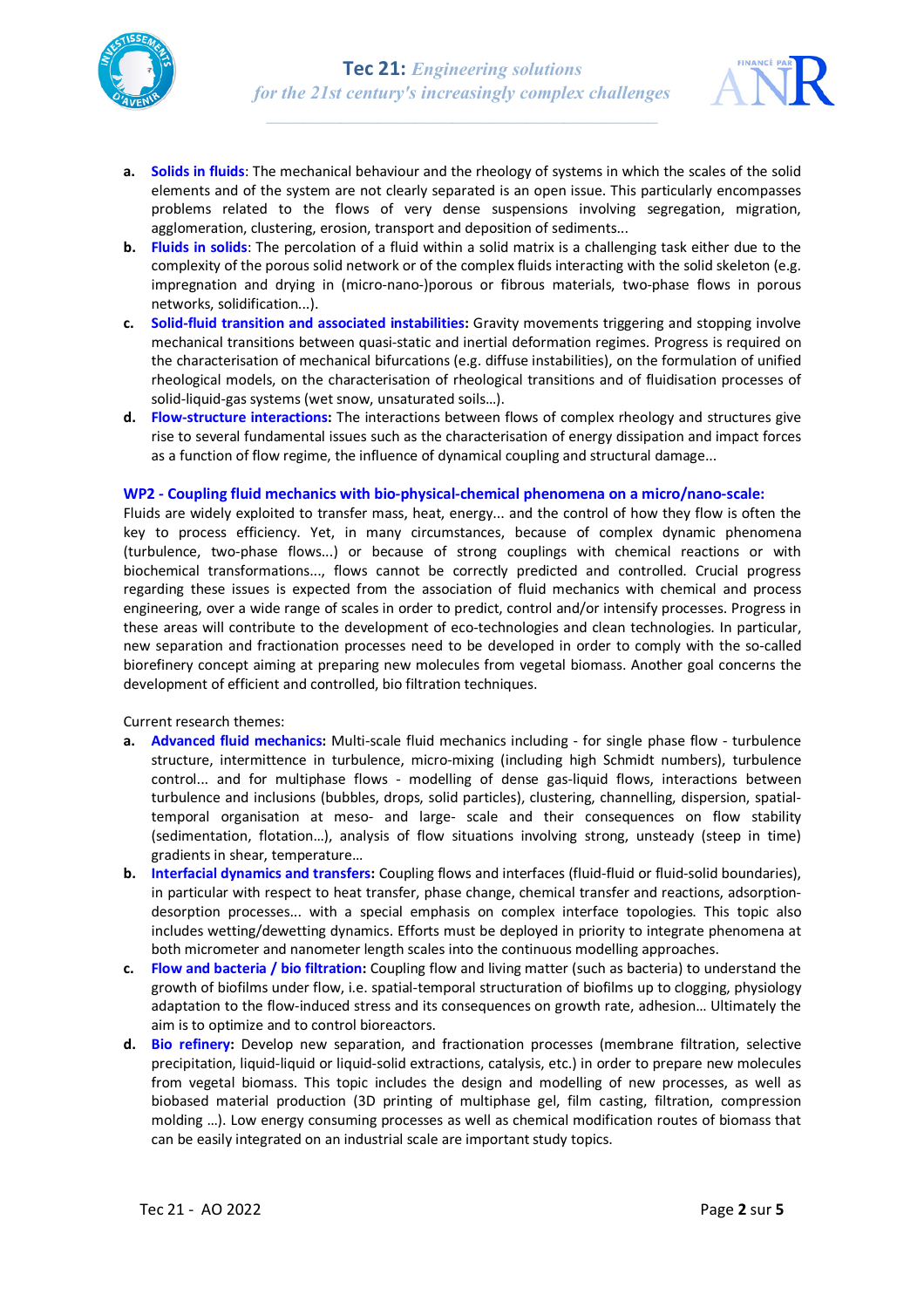



# **WP3 - Engineering for human health:**

This subject-area is dedicated the dynamics of matter within living organisms, using concepts and methodologies from mechanics (fluids as well as solids) and soft matter physics. The association of all these disciplines is expected to lead to a better fundamental understanding of key processes in human biology. The main applications here are in human biology, e.g. cell mechanics and motility (cancer, vascular diseases...), thrombosis... as well as medicine, e.g. designing new medical devices or biomaterials or understanding the functioning of sub-systems e.g. heart, blood circulation, speech generation...

Current research themes:

- **a. Cellular level:** Multi-scale modelling of the cell (at the nano-micro scale, i.e. the acto-myosin system scale), including cell growth, biological signalling, cell substrate or flow interaction along with the understanding and modeling of the spatio-temporal cell response under applied mechanical stress and within their microenvironment (3D cell migration in fibrous media, cell signaling).
- **b. Connecting biology and mechanics:** Representation/prediction of the mechanical behavior of biological tissues (hyper-elasticity, visco-elasticity, poro-elasticity) based on reliable multi-scale approaches (micro and nano) for the analysis of cell/ECM/fluid systems, understanding the growth of tissues. Modeling and simulation of biological flows including fluid-structure interactions, under the influence of the different scales (micro and nano) e.g. in the mechanics of blood clotting (recruitment process, fibrin polymerisation, cell/platelet aggregation). Simulation of the functioning of whole organs within their physiological/mechanical environment is also worth to be attempted.
- **c. Development of new biomaterials and biomedical devices.** This topic includes the development of new biomaterials (scaffolds, prosthesis, organ-on-a-chip, diagnostic tests, drug delivery systems) as well as establishing proofs of concept for diagnostic tools with clinical relevance.

### **WP4 – Advanced numerical and experimental methods**

Developing new methods such as modelling concepts, simulation, measuring techniques, signal processing, data analysis... are closely connected to scientific progress. Such developments are required for all the above-mentioned themes. The projects must be strongly innovative, able to go far beyond the current state of the art, and must have a large potential impact on the research activities in the Tec21 community (too specific proposals will not be favoured). These projects should clearly indicate how they complement, extent and/or built on the methods already used/developed within Tec21, and what are their medium term perspectives in terms of dissemination (internal as well as external to Tec21). Current research themes:

- **a. Advanced modelling and/or simulation approaches:** Emphasis will be put on developing new modelling concept and/or simulation approaches addressing issues for which current predictive tools either do not exist, or are too poor and unsatisfactory. Typical actions may include the description of complex systems, of the coupling between scales (double scale methods…), between diverse phenomena (mechanical, physico-chemical and/or biological processes…), of fluid-structure interactions accounting for the full deformability of objects and interfaces at different scales
- **b. Advanced measuring techniques**: There is a strong need to provide fully resolved both in space and time - fields at various scales (meter, micrometer and nanometer scale). Key issues in this area are related to the extent of the dynamical range (space and/or time), to the simultaneous capture of multivariable fields, to Eulerian and Lagrangian approaches as well as their combination, to the investigation of (complex) dynamics or (complex) systems, the development of refined data processing...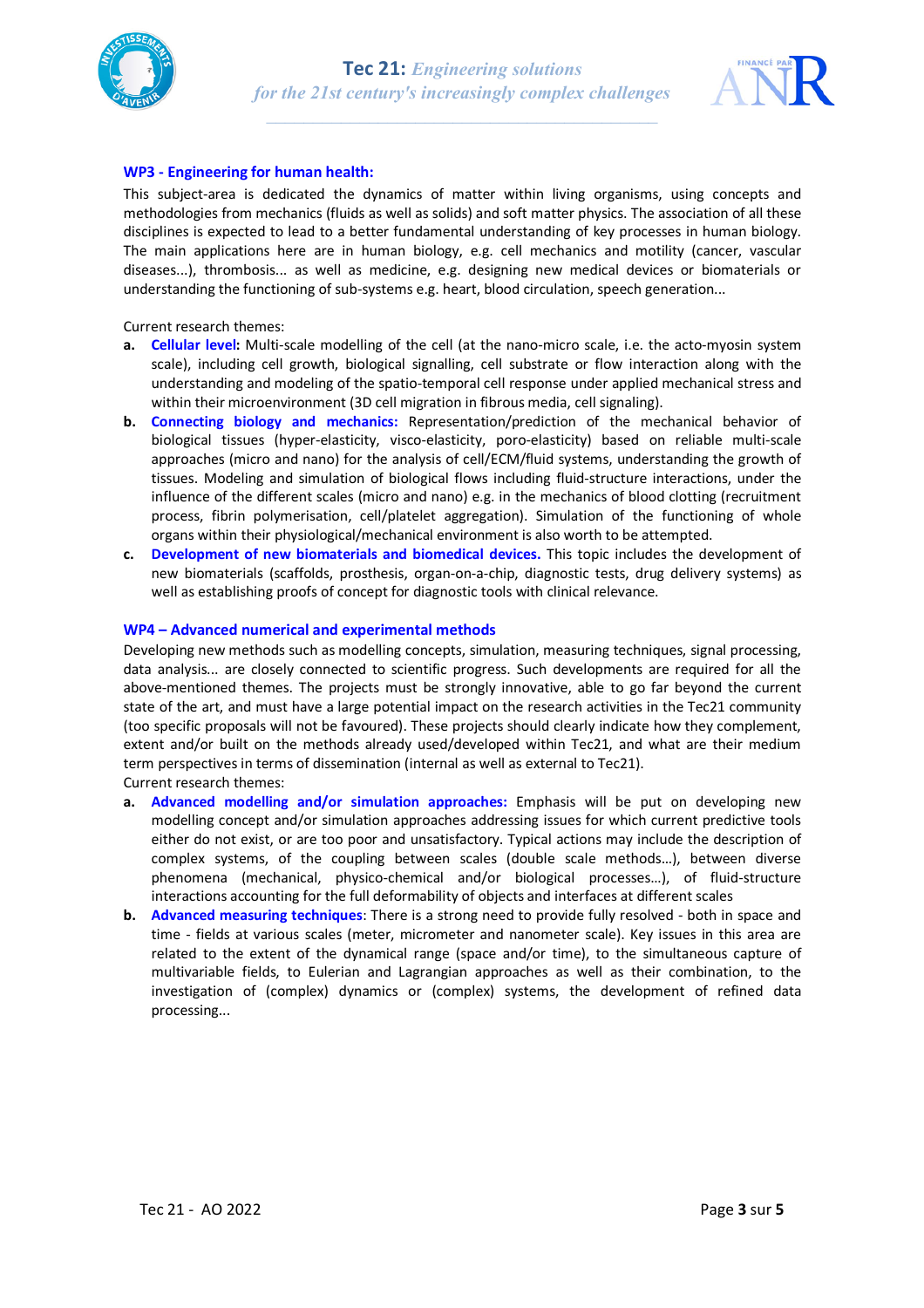



# **2) Opportunities**

The 2022 edition of the Tec21 call for proposals is structured as follows:

| Grant                                                                                                                                                              | <b>Topics supported</b> | # of grants                   | Proposal<br>submission<br>deadline | <b>Results</b><br>calendar |
|--------------------------------------------------------------------------------------------------------------------------------------------------------------------|-------------------------|-------------------------------|------------------------------------|----------------------------|
| Post-doc grant: one year<br>!!: Involvement of two<br>laboratories from the Tec21<br>perimeter is mandatory                                                        | All WPs                 | 3 Post-<br>Doc.<br>fellowship |                                    |                            |
| Outgoing grant <sup>1)</sup>                                                                                                                                       | All WPs                 | 3 Outgoing<br>grants          | January 17th<br>2022.              | May 1rst,<br>2022          |
| Short duration visitor grant <sup>(2)</sup> : to<br>welcome foreign researchers for<br>up to 2 months.<br>!!: short stay of one month only<br>will also be allowed | All WPs                 | 2 short<br>visitors<br>grants |                                    |                            |

NB. Visitors are invited to give at least one seminar during their stay.

 $(1)$  Outgoing grant is to help permanent researcher who plans to spend one month (at least) abroad either in a university or in an industry. The objective is to help them building collaborations and/or moving to new research topics. Outgoing grant is a fixed amount of 3.3 Keuros, including one travel (back and forth) and per diems.

 $(1)$  Short visitor grant includes a fixed amount (per diem in France up to 2 months) and one travel (back and forth).

# **3) Proposal preparation and submission instructions**

Proposals should be sent to cecile.bordier@tec21.fr before January 17<sup>th</sup> 2022 Each proposal (in English) will be submitted as a single pdf file (maximum size 10 Mo) organised as follows (see template):

# **Front page**

- Project title
- Project PI and co-PI (with name, address, phone numbers, e-mail)
- Selected program (PhD program, Postdoc program, Outgoing program, Short visitor program, long visitor program) - select one only
- Selected research theme(s) select 1 or 2 maximum

**Second page**

- § Summary (half a page): project content and expected breakthrough
- Summary (half a page): structuring effect and collaborative aspects for the Tec 21 research community